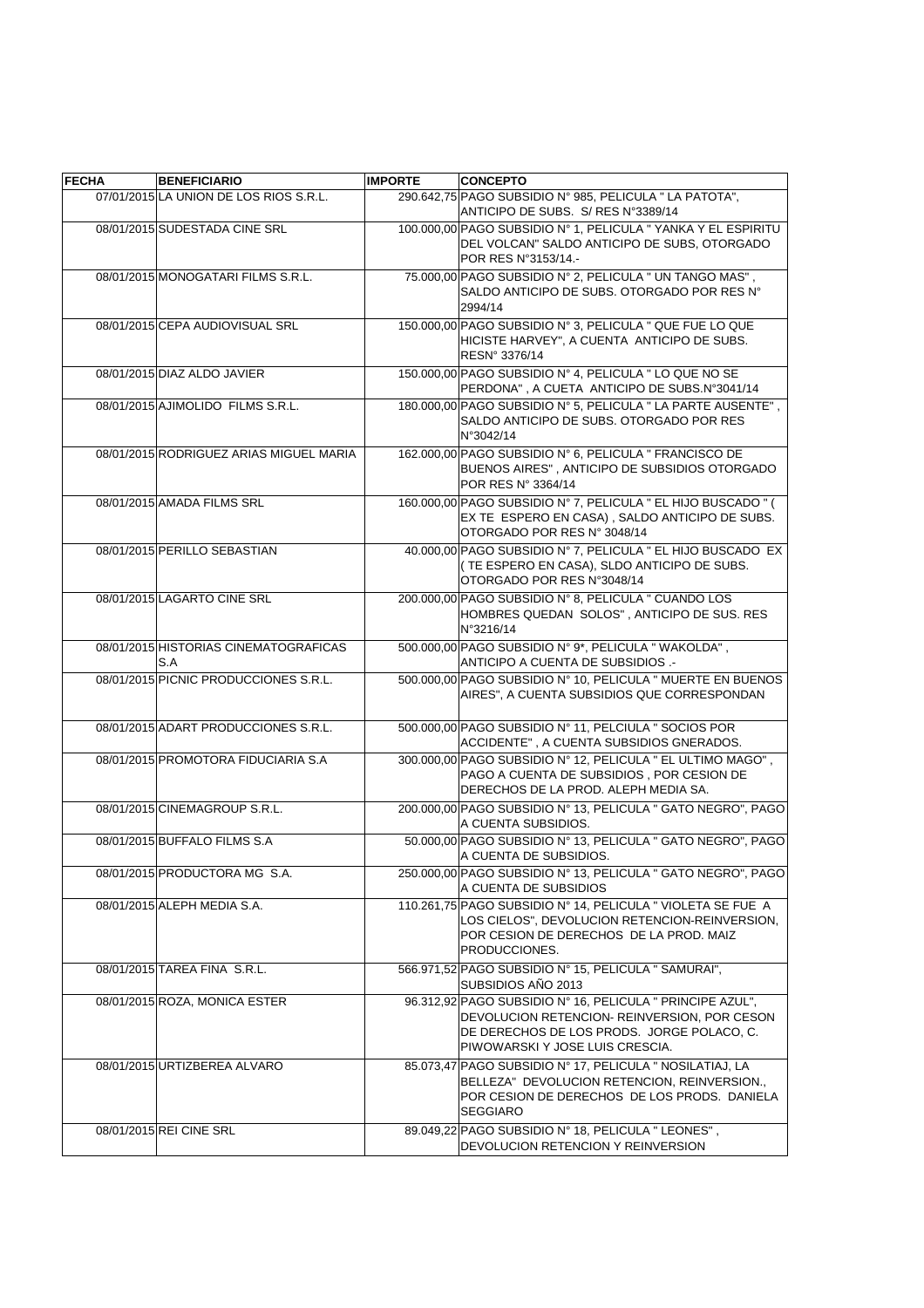| 08/01/2015 FERRO, ROBERTO JUAN                                | 258.196,15 PAGO SUBSIDIO Nº 19, PELICULA " LA COLA", SUBS<br>SALA- MEDIOS DEVOLUCION RETENCION REINVERSION<br>POR DIF COSTOS.                                               |
|---------------------------------------------------------------|-----------------------------------------------------------------------------------------------------------------------------------------------------------------------------|
| 08/01/2015 CINEMA DIGITAL S.R.L.                              | 89.740,66 PAGO SUBSIDIO Nº 20, PELICULA " CASSANDRA",<br>DEVOLUION RETENCION Y REINVERSION.-                                                                                |
| 08/01/2015 BD CINE S.R.L.                                     | 300.000,00 PAGO SUBSIDIO Nº 21, PELICULA " EL INCENDIO", A<br><b>CUENTA SUBSIDIOS GENERADOS</b>                                                                             |
| 08/01/2015 INES DE OLIVEIRA CEZAR                             | 587.660,55 PAGO SUBSIDIO Nº 22, PELICULA " CASSANDRA"<br>SUBSIDIOS MEDIOS ELECTRONICOS                                                                                      |
| 08/01/2015 INST. NAC. DE CINE Y ARTES<br><b>AUDIOVISUALES</b> | 775.293,49 SUBSIDIO Nº 23, PELICULA " CASSANDRA", SUBSIDIOS<br>MEDIOS ELECTRONICOS, PARA APLICAR A LOS<br>ANTICIPO DE LA PELICULA " CASSANDRA".<br><b>COMPENSACION</b>      |
| 08/01/2015 INST. NAC. DE CINE Y ARTES<br><b>AUDIOVISUALES</b> | 696.352,95 SUBSIDIO N° 24, PELICULA " LA GUAYABA", SUBSIDIOS<br>2013, SUBS SALA , PARA A PLICAR AL ANTICIPO DE LA<br>PELICULA " LA GUAYABA".<br><b>COMPENSACION</b>         |
| 08/01/2015 INST. NAC. DE CINE Y ARTES<br><b>AUDIOVISUALES</b> | 432.159,44 SUBSIDIO N° 24, PELICULA " LA GUAYABA", SUBSIDIOS<br>AÑO 2013, SALA MEDIOS ELECTRONICOS, PARA<br>APLICAR ANTICIPOS PELICULA " INEVITABLE"<br><b>COMPENSACION</b> |
| 13/01/2015 CATARATAS DE SI S.A.                               | 450.000,00 PAGO SUBSIDIO N° 65/14, DIFERENCIA AP. 994/14,<br>PELICULA " LA RECONSRUCCION", A CUENTA<br>SUBSIDIOS AÑO 2013.-                                                 |
| 23/01/2015 NANTE MARIANO TOMAS                                | 24.997,43 PAGO SUBSIDIO Nº 27, PELICULA " LA CALLE DE LOS<br>PIANISTAS", ANTICIPO CONFORME RES N°85/15                                                                      |
| 23/01/2015 MONOGATARI FILMS S.R.L.                            | 88.486,22 PAGO SUBSIDIO N° 26, PELICULA " UN TANGO MAS",<br>ANTICIPO DE SUBS. OTORGADO POR RES N°65/15                                                                      |
| 23/01/2015 BARAKACINE S.R.L.                                  | 389.356,20 PAGO SUBSIDIO Nº 25, PELICULA " FOLKLORE<br>ARGENTINO", ANTICIPO DE SUBSIDIOS OTORGADO<br>POR RES N°66/15                                                        |
| 27/01/2015 JUAREZ ALLEN GEMA                                  | 9.984,62 SUBSIDIO 28 POR LA PELICULA "327 CUADERNOS" EN<br>CONCEPTO DE ANTICIPO DE SUB                                                                                      |
| 27/01/2015 DIDA FILMS SRL                                     | 18.484,78 SUBSIDIO 41 POR LA PELICULA "MUJER CONEJO" EN<br>CONCEPTO DE SUB MEDIOS ELECTRONICOS                                                                              |
| 27/01/2015 CEPA AUDIOVISUAL SRL                               | 150.000,00 SUBSIDIO 38 POR LA PELICULA "QUE FUE LO QUE<br>HICISTE, HARVEY" EN CONCEPTO DE SALDO ANTICIPO<br>DE SUB RES 3376/14/INCAA                                        |
| 27/01/2015 COOPERATIVA DE TRABAJO<br><b>TOSTAKI LIMITADA</b>  | 28.067,72 SUBSIDIO 41 POR LA PELICULA "MUJER CONEJO" EN<br>CONCEPTO DE SUB MEDIOS ELECTRONICOS                                                                              |
| 27/01/2015 WERNER DANIEL ANDRES                               | 165.000,00 SUBSIDIO 39 POR LA PELICULA "LA NIÑA DE TACONES<br>AMARILLOS" EN CONCEPTO DE ANTICIPO DE SUB<br>OTORGADOS POR RES 2901/14/INCAA                                  |
| 27/01/2015 TOCHINEKI S.A.                                     | 123.122,10 PAGO SUBSIDIO 42 POR LA PELICULA "NK" EN<br>CONCEPTO DE SUBS DE SALA 2014                                                                                        |
| 27/01/2015 ALEPH MEDIA S.A.                                   | 24.624,42 PAGO SUBSIDIO 42 POR LA PELICULA "NK" EN<br>CONCEPTO DE SUBS DE SALA 2014                                                                                         |
| 27/01/2015 FUNDACION OCTUBRE<br>TRABAJADORES DE EDIFICIOS     | 16.416,28 PAGO SUBSIDIO 42 POR LA PELICULA "NK" EN<br>CONCEPTO DE SUBS DE SALA 2014                                                                                         |
| 27/01/2015 INST. NAC. DE CINE Y ARTES<br><b>AUDIOVISUALES</b> | 85.876,32 SUBSIDIO 29 POR LA PELICULA "EL ARDOR" EN<br>CONCEPTO DE SALA 2014 PARA APLICAR AL ANTICIPO<br>DE LA PELICULA "EL ARDOR"<br><b>COMPENSACION</b>                   |
| 27/01/2015 SANCHEZ BERNARDO TOMAS                             | 280.219.73 SUBSIDIO 43 POR LA PELICULA "OTRO CORAZON" EN<br>CONCEPTO SALDO SUB. GENERADOS                                                                                   |
| 27/01/2015 ORSAY TROUPE SRL                                   | 311.790,67 SUBSIDIO 44 POR LA PELICULA "PIÑON FIJO Y LA MAGIA<br>DE LA MUSICA" EN CONCEPTO DE SALDO SUB<br>GENERADOS                                                        |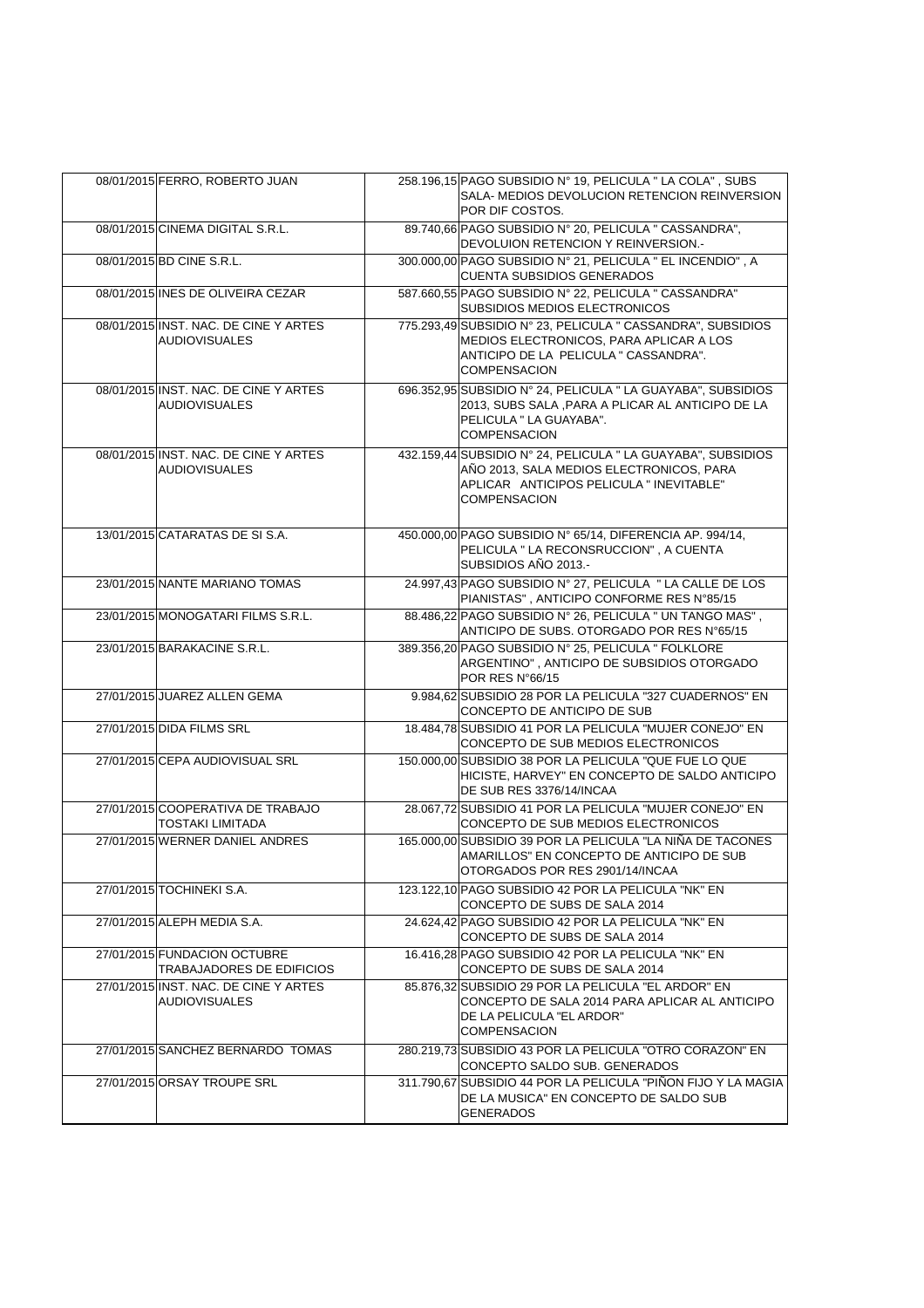|                       | 27/01/2015 M & S PRODUCCION SRL                               | 242.696,74 SUBSIDIO 45 POR LA PELICULA "UN PARAISO PARA LOS<br>MALDITOS" EN CONCEPTO DE SALDO DE SUB<br><b>GENERADOS</b>                                                                                  |
|-----------------------|---------------------------------------------------------------|-----------------------------------------------------------------------------------------------------------------------------------------------------------------------------------------------------------|
|                       | 27/01/2015 CADAVEIRA JUAN PABLO                               | 67.500.00 SUBSIDIO 46 POR LA PELICULA "MARAVILLA LA<br>PELICULA" EN CONCEPTO DE PAGO A CUENTA DE<br><b>SUBSIDIOS</b>                                                                                      |
|                       | 27/01/2015 INST. NAC. DE CINE Y ARTES<br><b>AUDIOVISUALES</b> | 846.328.06 SUBSIDIO 30 POR LA PELICULA "HERMANOS DE<br>SANGRE" EN CONCETO DE SALDO SUB SALA Y MEDIOS<br>ELECT PARA APLICAR AL CREDITO DE LA PELICULA<br><b>HERMANOS DE SANGRE</b>                         |
|                       |                                                               | <b>COMPENSACION</b><br><b>COMPENSACION</b>                                                                                                                                                                |
|                       | 27/01/2015 INST. NAC. DE CINE Y ARTES<br><b>AUDIOVISUALES</b> | -846.328,06 SUBSIDIO 30 POR LA PELICULA "HERMANOS DE<br>SANGRE" EN CONCETO DE SALDO SUB SALA Y MEDIOS<br>ELECT PARA APLICAR AL CREDITO DE LA PELICULA<br><b>HERMANOS DE SANGRE</b><br><b>COMPENSACION</b> |
|                       |                                                               | <b>COMPENSACION</b>                                                                                                                                                                                       |
|                       | 27/01/2015 INST. NAC. DE CINE Y ARTES<br><b>AUDIOVISUALES</b> | 846.328,06 SUBSIDIO 30 POR LA PELICULA "HERMANOS DE<br>SANGRE" EN CONCETO DE SALDO SUB SALA Y MEDIOS<br>ELECT PARA APLICAR AL CREDITO DE LA PELICULA<br>HERMANOS DE SANGRE.<br><b>COMPENSACION</b>        |
|                       | 27/01/2015 INST. NAC. DE CINE Y ARTES<br><b>AUDIOVISUALES</b> | 508.743,19 SUBSIDIO 30 POR LA PELICULA "HERMANOS DE<br>SANGRE" EN CONCETO DE SALDO SUB SALA Y MEDIOS<br>ELECT PARA APLICAR AL ANTICIPO DE LA PELICULA<br><b>HERMANOS DE SANGRE</b><br><b>COMPENSACION</b> |
|                       | 27/01/2015 INST. NAC. DE CINE Y ARTES<br><b>AUDIOVISUALES</b> | 625.968,21 SUBSIDIO 31 POR LA PELICULA "NECROFOBIA" EN<br>CONCETO DE SALDO SUB SALA Y MEDIOS ELECT PARA<br>APLICAR AL CREDITO DE LA PELICULA NECROFOBIA<br><b>COMPENSACION</b>                            |
|                       | 27/01/2015 INST. NAC. DE CINE Y ARTES<br><b>AUDIOVISUALES</b> | 1.069.994,99 SUBSIDIO 31 POR LA PELICULA "NECROFOBIA" EN<br>CONCETO DE SALDO SUB SALA Y MEDIOS ELECT PARA<br>APLICAR AL ANTICIPO DE LA PELICULA NECROFOBIA<br><b>COMPENSACION</b>                         |
|                       | 27/01/2015 INST. NAC. DE CINE Y ARTES<br><b>AUDIOVISUALES</b> | 6.014,08 SUBSIDIO 33 POR LA PELICULA "INEVITABLE" EN<br>CONCEPTO DE SALDO SUBSIDIO SALA PARA SER<br>APLICADO AL ANTICIPO DE LA PELICULA "INEVITABLE"<br>COMPENSACION                                      |
| 27/01/2015 16M S.R.L. |                                                               | 3.205,35 SUBSIDIO 33 POR LA PELICULA "BOXING CLUB" EN<br>CONCEPTO DE SALDO SUB GENERADOS                                                                                                                  |
|                       | 27/01/2015 CRUZ VICTOR RICARDO                                | 60.901,69 SUBSIDIO 33 POR LA PELICULA "BOXING CLUB" EN<br>CONCEPTO DE SALDO SUB GENERADOS                                                                                                                 |
|                       | 27/01/2015 ROSENFELD DANIEL                                   | 54.814,44 SUBSIDIO 34 POR LA PELICULA "CORNELIA FRENTE AL<br>ESPEJO" EN CONCEPTO DE SUBSIDIOS DE SALA                                                                                                     |
|                       | 27/01/2015 DURAN, RODOLFO FRANCISCO                           | 26.470,27 SUBSIDIO 35 POR LA PELICULA "CUANDO YO TE VUELVA<br>A VER" EN CONCEPTO DE SUBSIDIOS 2014                                                                                                        |
|                       | 27/01/2015 SOMBRACINE S.R.L                                   | 61.763.96 SUBSIDIO 35 POR LA PELICULA "CUANDO YO TE VUELVA<br>A VER" EN CONCEPTO DE SUBSIDIOS 2014                                                                                                        |
|                       | 27/01/2015 SOY CINE S.R.L.                                    | 65.715,71 SUBSIDIO 35 POR LA PELICULA "CUANDO YO TE VUELVA<br>A VER" EN CONCEPTO DE SUBSIDIOS 2014                                                                                                        |
|                       | 27/01/2015 SOMBRACINE S.R.L                                   | 65.715.71 SUBSIDIO 35 POR LA PELICULA "CUANDO YO TE VUELVA<br>A VER" EN CONCEPTO DE SUBSIDIOS 2014                                                                                                        |
|                       | 27/01/2015 SANCHEZ, NESTOR                                    | 101.950,96 SUBSIDIO 37 POR LA PELICULA "LOS NADIES" EN<br>CONCEPTO DE SALDO SUB GENERADOS                                                                                                                 |